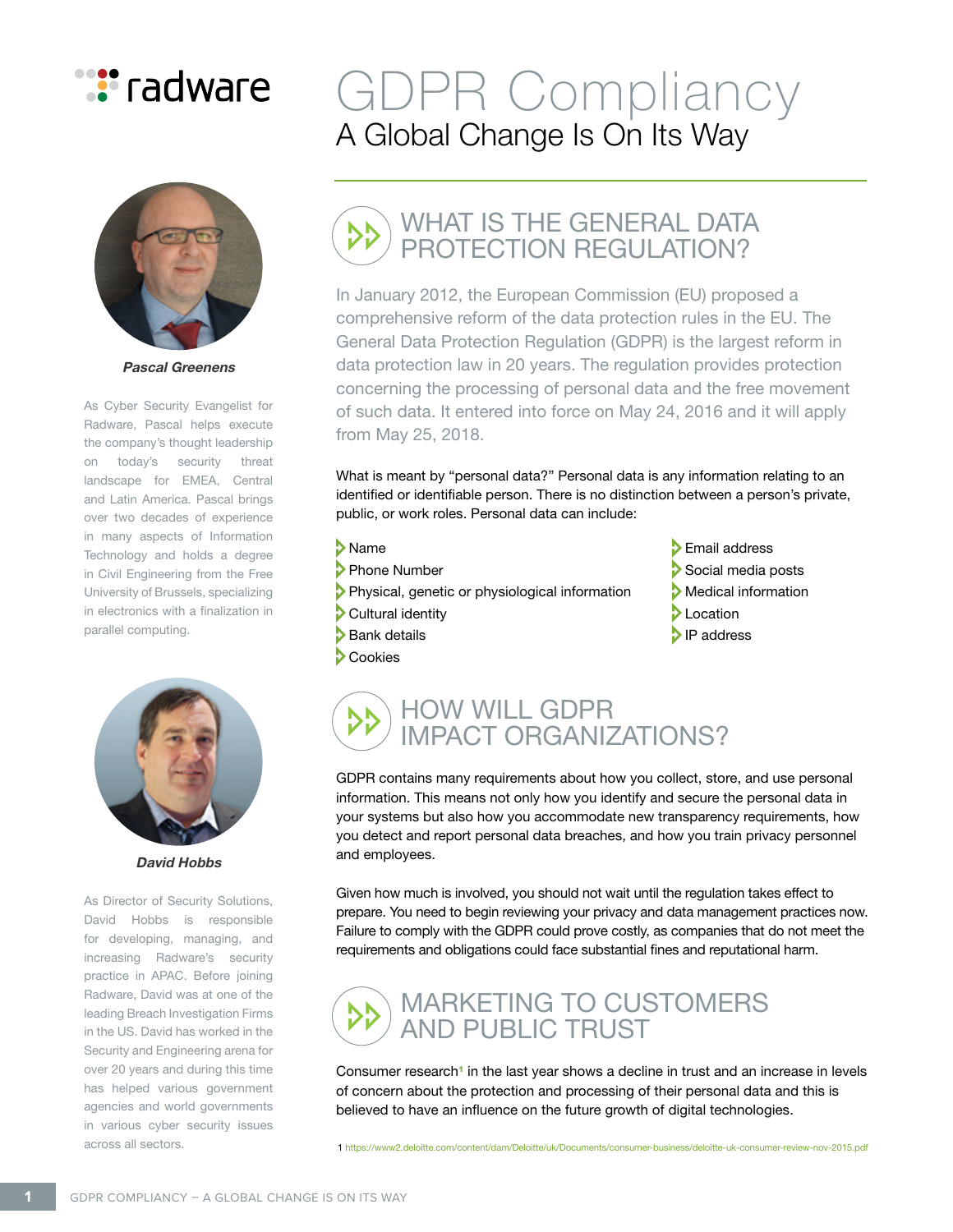The GDPR provides EU residents with control over their personal data through a set of "data subject rights." This includes the right to:

- Access readily-available information in plain language about how personal data is used
- Object to processing of data for specific uses, such as marketing or profiling
- Access personal data
- Have incorrect personal data deleted or corrected
- Have personal data rectified and erased in certain circumstances (sometimes referred to as the "right to be forgotten")
- **Restrict or object to processing of personal data**
- Receive a copy of personal data



For the EU citizen, the GDPR means a reinforcement of their individual rights, while businesses restore the trust of their consumers. The GDPR is creating a compliance model that takes into account many of the compliance initiatives in other countries similar to PCI and HIPAA. However, GDPR has much broader scope and complexity to the handling and sharing of personal identifying information.

# ENFORCEMENT ACTIONS

Not abiding to the GDPR will result in enforced action, including fines of up to € 20,000,000 or 4% of an organization's annual worldwide revenue when facing a breach of the data protection rules. The GDPR includes provisions that promote accountability and governance that can be audited with non-compliance leading to administrative fines of up to € 10,000,000 or 2% of annual worldwide revenue.

# GLOBAL ACTIONS

Whenever a company wants to trade or do business with one or several of the EU Member States, it will have to prove adequacy – in other words its data protection standards would have to be equivalent to the EU's GDPR starting May of 2018. This virtually makes GDPR a global, worldwide regulation affecting organizations and businesses around the globe. Examples of companies doing business outside of the EU with data from EU citizens: hotels, airlines, insurance, banking, travel companies, e-commerce websites, SAS platforms, retailers who ship or store EU customer data, etc.

## WHAT DOES IT MEAN FOR ONLINE BUSINESS AND CLOUD SERVICE PROVIDERS?

For online businesses and cloud service providers, GDPR compliance means adherence to the principles of "Privacy by Design" and "Data Protection by Design" during the design, development, implementation and deployment of web applications or services and any components or services associated with them. With the rapid adoption of cloud services, there is a heightened concern with regard to the readiness of these applications and services. A recent [study](http://dc.bluecoat.com/shadow-data-report-20161H/) conducted by Symantec/Bluecoat shows that 98% of today's cloud applications do not even come close to being GDPR ready.